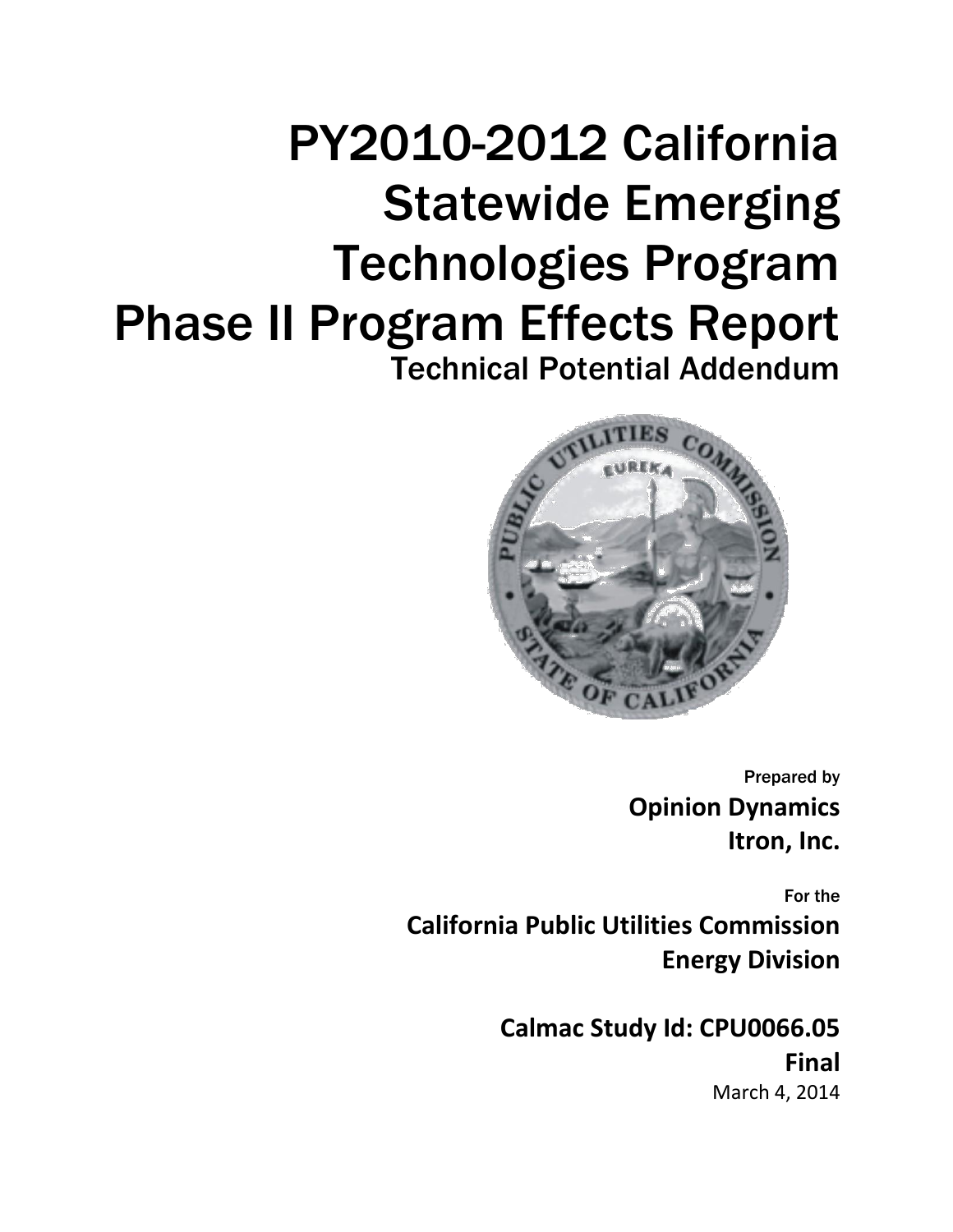# 1. Evaluator Contact Information

[Table 1](#page-1-0) presents the contact information for the firms evaluating the PY2010-2012 Emerging Technologies Program. Itron is the prime contractor and serves as oversight for the efforts undertaken by the subcontractors. Opinion Dynamics is responsible for the majority of the activities and reporting undertaken in the evaluation. SBW Engineering is leading the development of the guidelines for conducting ETP technology assessments with Navigant Consulting supporting this effort.

<span id="page-1-0"></span>

| <b>Firm/Agency</b>                               | <b>Name</b>                   | <b>Address</b>                                                      | <b>Email</b>                   | <b>Phone</b>              |
|--------------------------------------------------|-------------------------------|---------------------------------------------------------------------|--------------------------------|---------------------------|
| Itron, Inc.                                      | Ann<br><b>Peterson</b>        | 330 Madson Place,<br>Davis, CA 95618                                | Ann.peterson@itron.com         | $(509) 891 -$<br>3185     |
| <b>Opinion</b><br><b>Dynamics</b><br>Corporation | <b>Mary Sutter</b>            | 1999 Harrison St.<br><b>Suite 1420.</b><br><b>Oakland, CA 94612</b> | msutter@opiniondynamics.com    | (510) 444-<br>5050 X104   |
|                                                  | Olivia<br><b>Patterson</b>    | 1999 Harrison St.<br><b>Suite 1420.</b><br>Oakland, CA 94612        | opatterson@opiniondynamics.com | $(510)$ 444-<br>5050 X111 |
| <b>SBW</b><br>Consulting                         | <b>Jeffrey S</b><br>Romberger | 2450 Central<br>Avenue, Suite P-5<br><b>Boulder, CO 80301</b>       | jromberger@sbwconsulting.com   | (720) 484-<br>4156        |
| Navigant                                         | Dan<br>Greenberg              | 1375 Walnut Street.<br>Suite 200<br><b>Boulder, CO 80302</b>        | Dan.greenberg@navigant.com     | 303-728-<br>2517          |

#### Table 1. Key Evaluator Contact Information, by Firm

#### Table 2. Key CPUC Contact Information

| <b>Firm/Agency</b>                                                                      | <b>Name</b>         | <b>Address</b>                                        | <b>Email</b>                 | <b>Phone</b>         |
|-----------------------------------------------------------------------------------------|---------------------|-------------------------------------------------------|------------------------------|----------------------|
| California<br><b>Public Utility</b><br><b>Commission</b><br>- Energy<br><b>Division</b> | Paula<br>Gruendling | 505 Van Ness Avenue<br>San Francisco, CA<br>94102     | paula.gruendling@cpuc.ca.gov | $(415)$ 703-<br>1925 |
| Prahl &<br><b>Associates</b>                                                            | <b>Ralph Prahl</b>  | 7613 Whitebridge<br>Glen, University Park<br>FL 34201 | ralph.prahl@gmail.com        | $(608)$ 334-<br>9942 |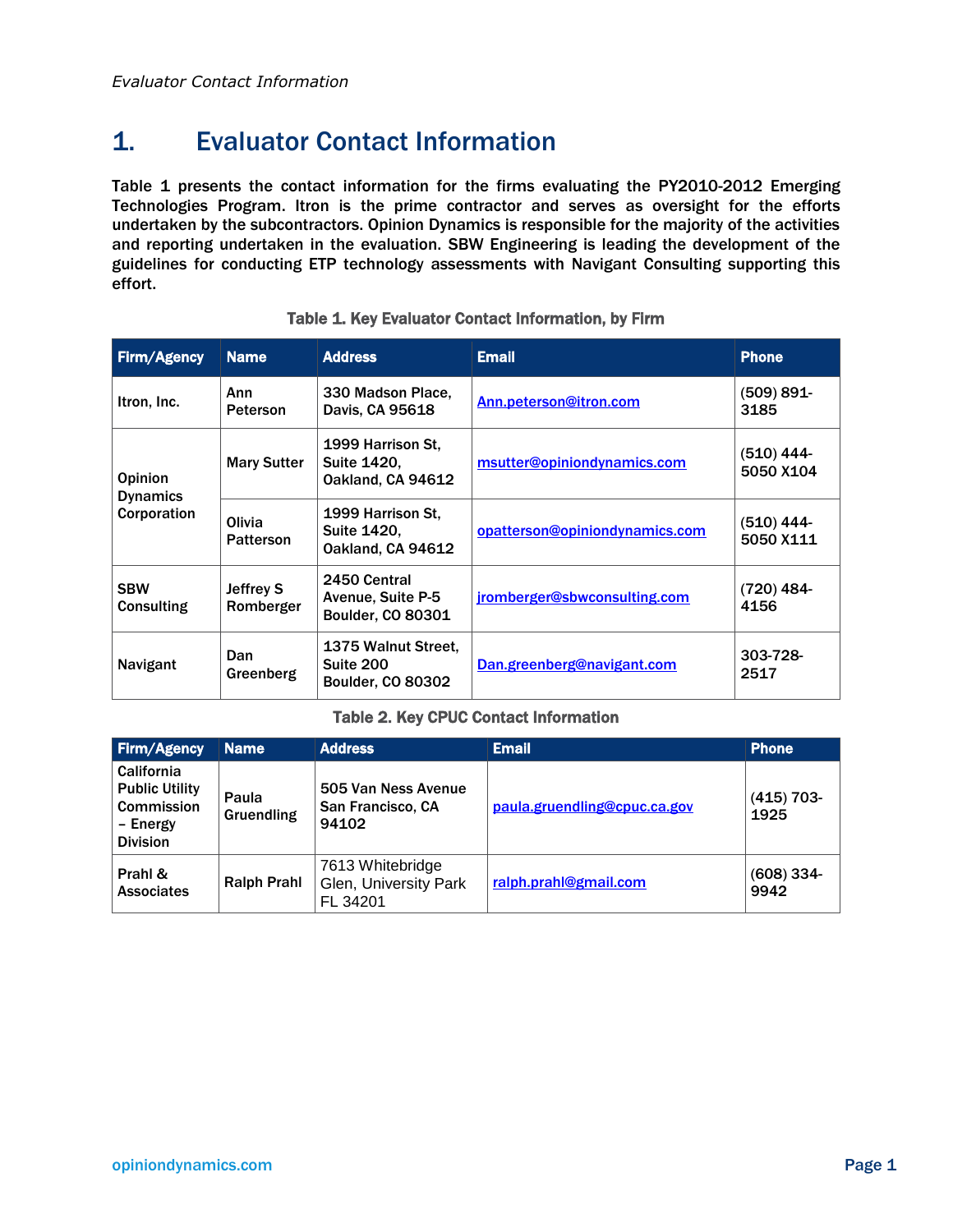# 2. Summary of Technical Potential Findings

This document serves as an addendum to the evaluation results of the Phase II: Program Effects Evaluation for the PY2010-2012 Emerging Technologies Program (ETP).<sup>1</sup> This addendum provides technical potential findings from an evaluation of the effectiveness of the PY2010-2012 Statewide Emerging Technologies Program (ETP).

The CPUC commissioned this addendum to provide technical potential for measures adopted into the IOU EE portfolio in PY2010-2012 from ETP project efforts. The evaluation team was unable to provide this information in Volume I of the Phase II evaluation report because the ETP database does not consistently track measures adopted into the IOU EE portfolio. As a result, for this effort, we requested data for projects adopted into the IOU EE portfolio from the IOUs, and calculated technical potential for these efforts. Due to enhanced data tracking by the IOUs, this is the first time that an evaluation team has been able to calculate technical potential and adoption of ETP projects into the IOU EE portfolio. Tracking of technical potential data is now standard for the IOUs going forward.

## 2.1 Technical Potential Program Performance Metrics

On December 2, 2010, the Commission issued Resolution E-4385, approving program performance metrics<sup>2</sup> for the four IOUs for PY2010-2012 statewide energy efficiency programs. Outlined below are the PPMs related to measure adoption and technical potential in the table below (see Phase II report for full list of PPMs).

| <b>Program Element</b>                   | <b>Description</b>                                                                                                                                                                                                                                                        | PIP Objective <sup>^</sup> |
|------------------------------------------|---------------------------------------------------------------------------------------------------------------------------------------------------------------------------------------------------------------------------------------------------------------------------|----------------------------|
| Program wide                             | The number of new "proven" ET measures adopted* into the EE<br>portfolio.                                                                                                                                                                                                 | None                       |
|                                          | Potential energy impacts** (energy savings and demand<br>reduction) of the adopted ET measures into the EE portfolio.                                                                                                                                                     | <b>None</b>                |
| Technology<br>Assessment                 | Number of ETP measures which have undergone TA that are<br>adopted* into the EE portfolio, including but not limited to each of<br>the following:<br>(a) Advance HVAC technologies<br>(b) High-efficiency plug loads and appliances<br>(c) Advanced lighting technologies | 35 measures                |
| <b>Scaled Field</b><br><b>Placements</b> | Number of ETP measures that have undergone SFP and are<br>adopted* into the EE portfolio.                                                                                                                                                                                 | None                       |
| Technology Test                          | Number of ETP measures evaluated at the TTCs in support of ET                                                                                                                                                                                                             | None                       |

Table 3: Emerging Technologies Adoption and Technical Potential Program Performance Metrics

 $\overline{\phantom{a}}$ 

<sup>1</sup> Comprise the utility-specific ETPs operated by four investor-owned utilities (IOUs): Pacific Gas and Electric (PG&E), Southern California Edison (SCE), Southern California Gas (SCG), and San Diego Gas and Electric (SDG&E).

<sup>2</sup> These represent the approved PPMs and metric types for the Emerging Technologies Program (Resolution E-4385, pp. 39-40).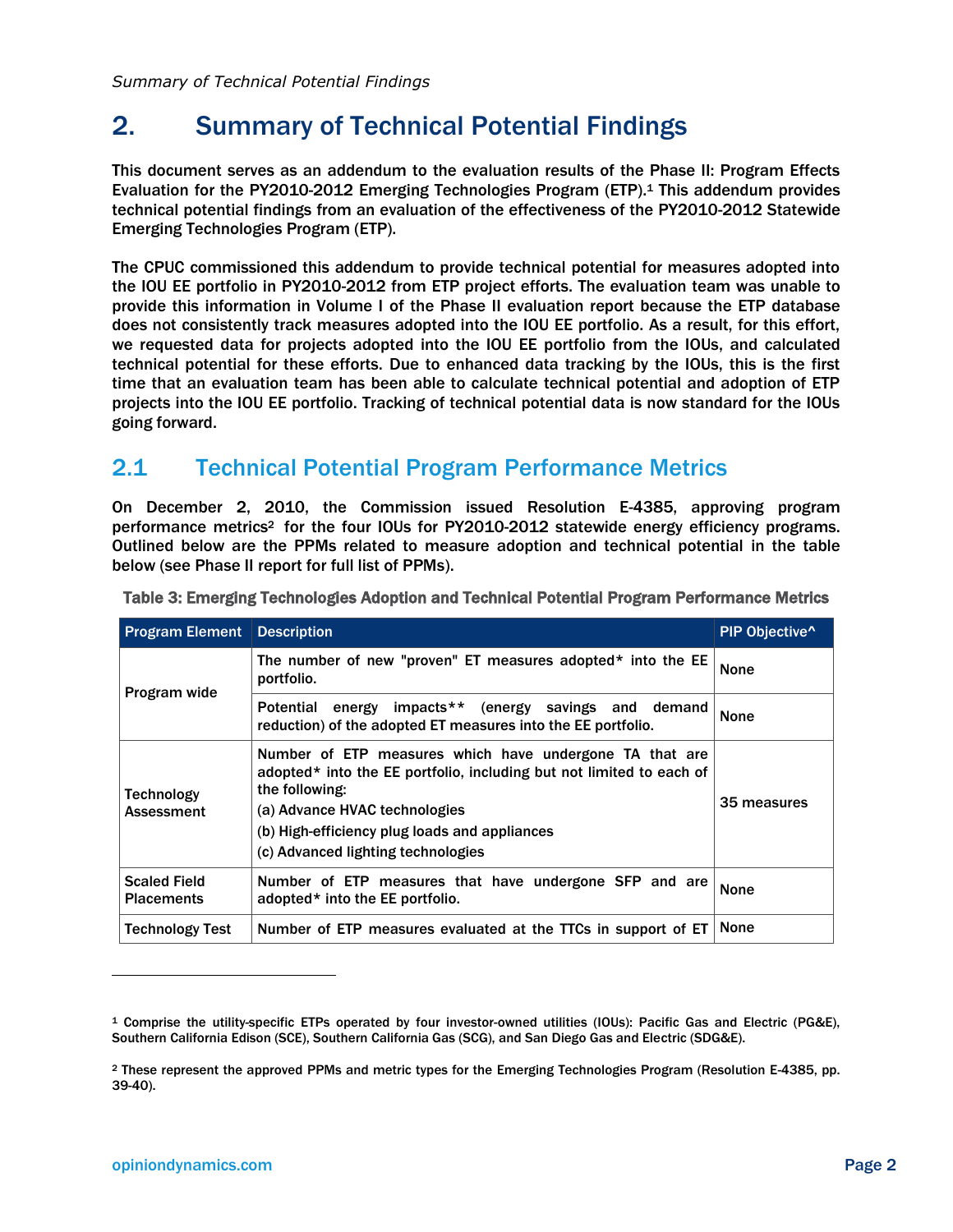| <b>Program Element   Description  </b> |                                                                                                                    | PIP Objective <sup>^</sup> |
|----------------------------------------|--------------------------------------------------------------------------------------------------------------------|----------------------------|
| Centers (TTC)                          | assessments sub-program that are adopted* into the EE portfolio<br>$\frac{1}{2}$ (and/or available in the market). |                            |

\* "Adoption" means measure is available to end-use customers through IOU programs. Adoption of a measure may be attributed to one or more ET sub-programs.

\*\* Potential energy impacts to be reported based on ET project findings and estimated market potential (reported through quarterly ET database updates) via statistical overview of the ETP portfolio, including technical potential of measures recommended to the EE portfolio.

\*\*\*Note that the evaluation effort did not assess TDS program performance metrics.

^There are no adoption objectives for SFP or the overall portfolio.

## 2.2 Calculation of Technical Potential

Technical potential refers to the energy savings potential that would be captured if all energy efficiency measures were installed in all applicable and feasible applications, and this is a known overestimation of total impacts. ETP provides technical potential impacts, not market potential (as reported in the IOU portfolio impacts). If market potential were included, the savings would be an overestimate of actual impacts as full market potential is rarely realized. Technical potential are calculated as shown in [Equation 1.](#page-3-0)

#### Equation 1. Technical Potential Algorithm

<span id="page-3-0"></span>**Technical Potential**  $N = N$  Sites  $*$ % Sites where Technically Feasible  $*$  kWh /kW/Therm Savings

The evaluation team leveraged information collected by the IOUs in the ETP database to calculate technical potential. The variables used from the ETP database are as follows:

| <b>Variable Name</b>                                                                       | <b>Variable Description &amp; Use</b>                                                                                                                                                                                                                                   |
|--------------------------------------------------------------------------------------------|-------------------------------------------------------------------------------------------------------------------------------------------------------------------------------------------------------------------------------------------------------------------------|
| Site type or other unit of<br>measurement (UoM)                                            | Provides the general type of site (e.g., office, single family dwelling) if the unit of<br>measurement is a single building or the unit of measurements if not a single<br>building (i.e., square foot of building).                                                    |
| N Sites or units in your<br>service territory (A)                                          | <b>Estimate based on assessment</b> - this value is the total of whatever unit provided<br>as UoM (variable above) within your service territory (e.g., 3,000,000 SFD or<br>1,200,000 MFD or 1,800 office buildings or 2.8 billion square feet of<br>commercial space). |
| Percent of population in<br>your service territory who<br>could use this technology<br>(B) | <b>Estimate based on assessment</b> - this is the percent who could use the<br>technology, regardless of the cost effectiveness or if they wanted to do so. This<br>is not always 100%.                                                                                 |
| Annual kWh / site or unit<br>(C)                                                           | Estimate based on assessment - this is the kWh savings for a single unit of<br>measurement (technical potential = $A*B*C$ )                                                                                                                                             |
| Peak kW Savings / site or<br>unit (D)                                                      | <b>Estimate based on assessment</b> - this is the kW savings for a single unit of<br>measurement (technical potential = $A * B * D$ )                                                                                                                                   |
| Annual Therm Savings / site<br>or unit (E)                                                 | <b>Estimate based on assessment</b> - this is the gas savings for a single unit of<br>measurement (technical potential = $A * B * E$ )                                                                                                                                  |

#### Table 4. ETP Database Variables Used to Calculate Technical Potential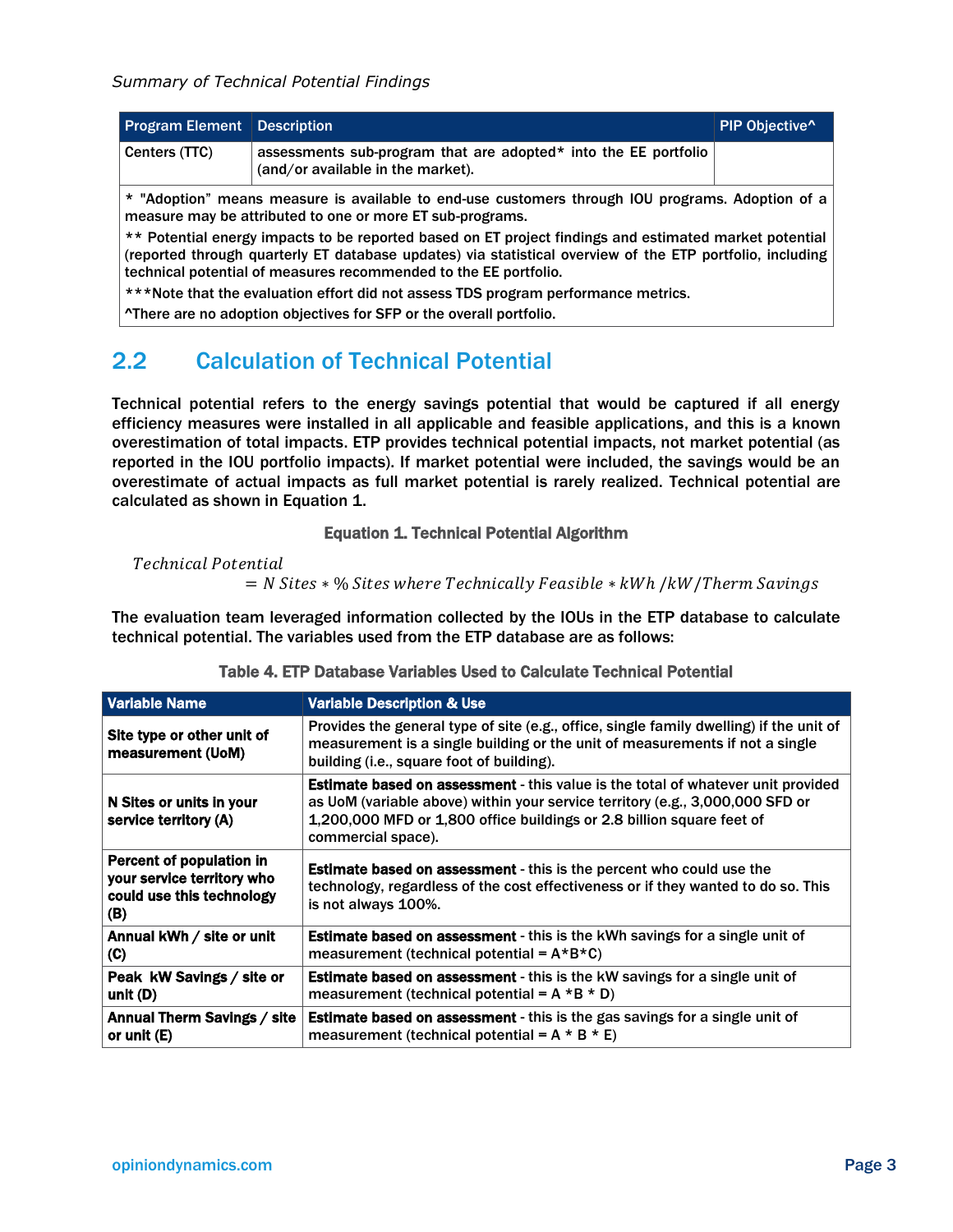## 2.3 Adoption and Technical Potential Findings

In PY2010-2012, the IOUs were required to report on all ETP PPMs at the end of the three-year portfolio cycle. For the next program cycle, the IOUs will track PPM's annually and will be able to leverage their enhanced data tracking to support their reporting efforts.

Overall, we found that 131 measures, resulting from or influenced by 53 ETP projects, were adopted into the IOU EE portfolio in PY2010-2012.

| Table 5: ETP Projects / Measures Adopted into IOU EE Portfolio in PY2010-2012, by IOU |
|---------------------------------------------------------------------------------------|
|---------------------------------------------------------------------------------------|

| <b>IOU</b>                                     | <b>ETP Projects Adopted</b> | Measures Adopted <sup>(a)</sup> |  |  |  |  |
|------------------------------------------------|-----------------------------|---------------------------------|--|--|--|--|
| PG&E                                           | 17                          | 29                              |  |  |  |  |
| <b>SCE</b>                                     | 26                          | 74                              |  |  |  |  |
| <b>SCG</b>                                     | 4                           |                                 |  |  |  |  |
| <b>SDG&amp;E</b>                               | 6                           | 24                              |  |  |  |  |
| <b>Statewide</b>                               | 53                          | 131                             |  |  |  |  |
| Source: ETP database provided in October 2013. |                             |                                 |  |  |  |  |

(a) Represents unique measures, i.e. the same measure from two or more projects is counted as one measure. Note that we count custom efforts as one measure.

There are various terms used to describe ETP activities, which are used differently by each utility; these include "project", "technology", and "measure". We provide one way to differentiate these terms below:

- Project: ETP is project based, there were 53 projects, which resulted in 131 measures adopted into IOU EE portfolio in the PY2010-2012 program cycle, representing multiple technologies.
- Technology: A technology is an equipment, practice or approach that can cover any end-use. One technology could be assessed by multiple projects. For example, there were multiple projects assessing LED technology in this program cycle.
- Measure: A measure is an application of a technology that may ultimately have a different incentive level, potential market sector, etc. For example, the LED technology could subsequently result in multiple measure codes within the energy efficiency portfolio.

The IOUs report adoption using different units. PG&E reported values as projects, whereas the other IOUs reported as measures. The ETP database<sup>3</sup> tracks program activities by unique ETP project identifier (which may or may not equate to the PG&E project definition). The PPMs represent measures adopted into the portfolio. Below we include the adopted project or measure values as shown in the June 3, 2013 IOU report compared to values from the ETP database provided by the IOUs. Notably, there is a difference between the IOU reported values and the recent data request.

 $\overline{\phantom{a}}$ 

<sup>3</sup> The ETP database was created to provide greater insight into ETP program activities by activity. For more information on the ETP database, please refer to the Phase I PY2010-2012 report; Volume II.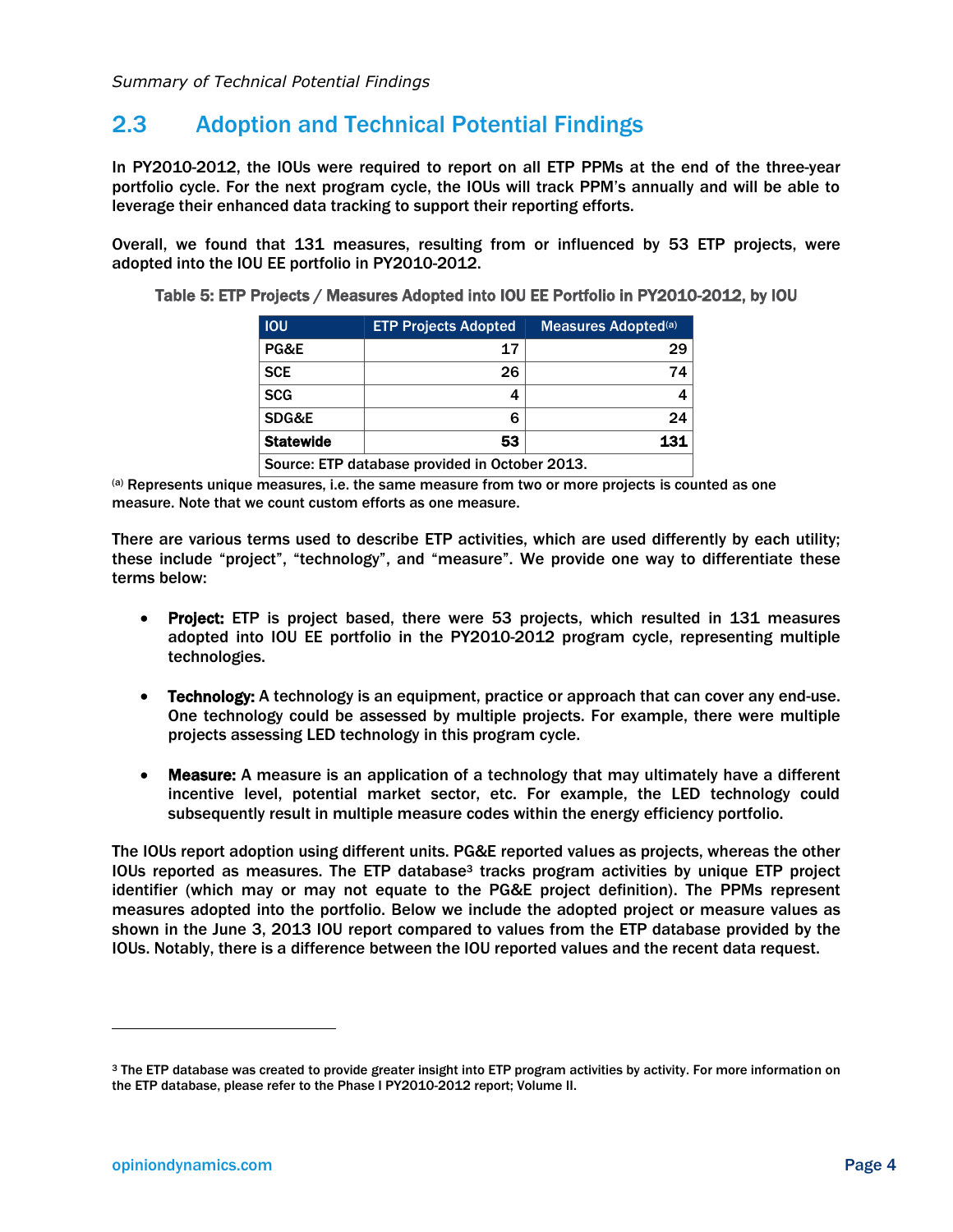|              | <b>Project/Measures Adopted</b> |           |                                    |                                      |  |  |
|--------------|---------------------------------|-----------|------------------------------------|--------------------------------------|--|--|
| <b>IOU</b>   | <b>IOU PPM Report</b>           |           | <b>ETP Database</b>                |                                      |  |  |
|              | <b>Unit</b>                     | Count     | <b>ETP Project ID</b><br>Count (a) | Measure Code<br>Count <sup>(b)</sup> |  |  |
| PG&E         | Project                         | 19        | 17                                 | 29                                   |  |  |
| <b>SCE</b>   | <b>Measure</b>                  | 22        | 26                                 | 74                                   |  |  |
| <b>SCG</b>   | <b>Measure</b>                  | 5         | 4                                  | 4                                    |  |  |
| SDG&E        | <b>Measure</b>                  | 33        | 6                                  | 24                                   |  |  |
| <b>Total</b> | <b>NA</b>                       | <b>NA</b> | 53                                 | 131                                  |  |  |

| Table 6: ETP Projects / Measures Adopted into IOU EE Portfolio in PY2010-2012, by Source |  |  |  |
|------------------------------------------------------------------------------------------|--|--|--|
|                                                                                          |  |  |  |

(a) A record is the same as an ETP Project. Each record has a unique ETP project ID.

(b) Represents unique measures, i.e. the same measure from two or more projects is counted as one measure. Note that we count custom efforts as one measure.

[Table 7](#page-5-0) provides projects that resulted in measures adopted into the IOU EE portfolio in PY2010- 2012by program element. We found 25 instances where two different projects could result in the same measure. This is consistent with ETP element design, where a Technology Assessment project could be moved into a Scaled Field Placement or Demonstration Showcase project.

<span id="page-5-0"></span>Table 7: ETP Projects IDs Adopted in IOU EE Portfolio in PY2010-2012, by Element

| $ETP$ Elements <sup>(a)</sup>                  | <b>ETP Project ID</b> |
|------------------------------------------------|-----------------------|
| <b>Technology Assessment</b>                   | 36                    |
| <b>Scaled Field Placement</b>                  |                       |
| <b>Market &amp; Behavioral Studies</b>         |                       |
| <b>Demonstration Showcase</b>                  |                       |
| Unknown Element <sup>(b)</sup>                 |                       |
| <b>All Elements</b>                            | 53                    |
| Source: ETP database provided in October 2013. |                       |

(a) Projects classified under the Technology Introduction Support (TIS) subprogram were reclassified into the Technology Assessment, Scaled Field Placement or Demonstration Showcase subprograms as the TIS subprogram came into effect in the 2013-2014 program cycle.

(b) Four unknown elements are from SCE projects initiated prior to PY2010-2012.

<span id="page-5-1"></span>[Table 8](#page-5-1) summarizes the technical potential of the projects, which resulted in measures adopted into the IOU EE portfolio in PY2010-2012.

|  |  |  |  | Table 8. Overall Technical Savings Potential of Adopted Measures in PY2010-2012 |
|--|--|--|--|---------------------------------------------------------------------------------|
|  |  |  |  |                                                                                 |

| <b>IOU</b>                                     | <b>ETP Project</b><br>ID | <b>MWh Potential</b> | <b>MW Potential</b> | <b>Therm Potential</b> |  |  |
|------------------------------------------------|--------------------------|----------------------|---------------------|------------------------|--|--|
| PG&E                                           | 17                       | 4,754,171            | 1,057               | 208,520,753            |  |  |
| <b>SCE</b>                                     | 26                       | 1,307,142            | 330                 | 1,587,007              |  |  |
| <b>SCG</b>                                     | 4                        |                      |                     | 7,308,000              |  |  |
| SDG&E                                          | 6                        | 227,148              | 93                  | 1,190                  |  |  |
| <b>Statewide</b>                               | 53                       | 6,288,461            | 1,480               | 217,416,951            |  |  |
| Source: ETP database provided in October 2013. |                          |                      |                     |                        |  |  |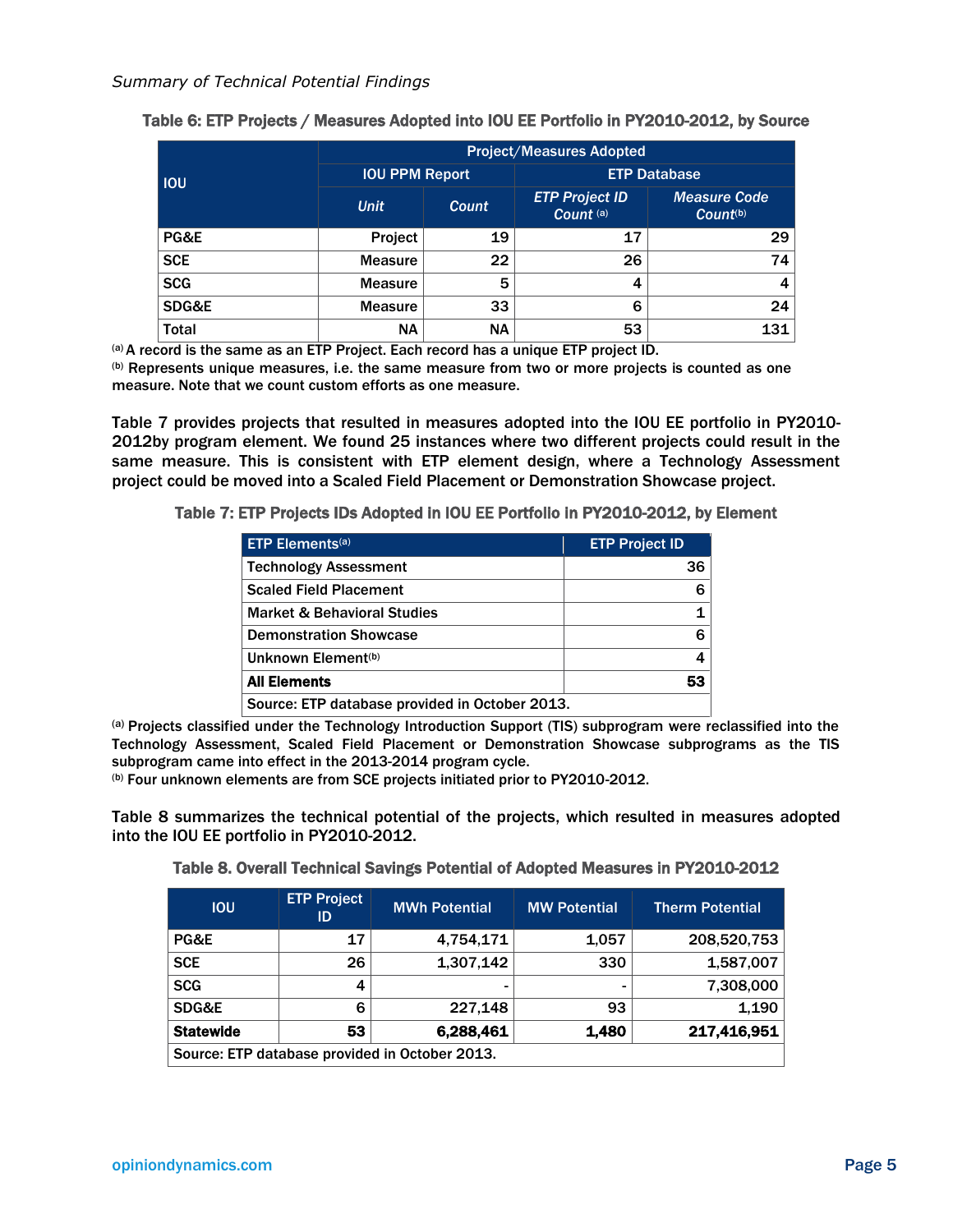#### *Summary of Technical Potential Findings*

An additional ETP PPM states that ETP projects support three specific technology types: advanced HVAC technologies, high-efficiency plug loads and appliances, and advanced lighting technologies. Approximately 58% of ETP projects resulting in adopted measures cover these technology types [\(Figure 1\)](#page-6-0).



<span id="page-6-0"></span>Figure 1. ETP Projects Resulting in Measures Adopted into IOU EE Portfolio in PY2010-2013, by End-Use

Overall, 13 projects had measures adopted into a custom program, 19 projects had measures adopted into a prescriptive program and 20 projects had measures adopted into both custom and prescriptive programs, and one project did not have a designated program. 4

Table 9: ETP Projects / Measures Adopted in IOU EE Portfolio in PY2010-2012, by Program

| Program                                        | <b>ETP Projects</b><br>ID <sub>S</sub> | <b>Measures</b><br>CodeS <sup>(a)</sup> |  |  |  |  |  |  |
|------------------------------------------------|----------------------------------------|-----------------------------------------|--|--|--|--|--|--|
| Custom                                         | 13                                     | 13                                      |  |  |  |  |  |  |
| <b>Prescriptive</b>                            | 19                                     | 55                                      |  |  |  |  |  |  |
| <b>Custom and Prescriptive</b>                 | 20                                     | 62                                      |  |  |  |  |  |  |
| <b>Unknown</b>                                 |                                        | 1                                       |  |  |  |  |  |  |
| <b>Overall</b>                                 | 53                                     | 131                                     |  |  |  |  |  |  |
| Source: ETP database provided in October 2013. |                                        |                                         |  |  |  |  |  |  |

(a) Represents unique measures, i.e. the same measure from two or more projects is counted as one measure. Note that we count custom efforts as one measure.

<sup>4</sup> The classification of projects into custom and prescriptive was done by the Evaluation Team based on the ETP Database fields "If technology was transferred to an EE program, what program was it transferred to?" and "If technology was transferred, what is the EE Program Measure Number?"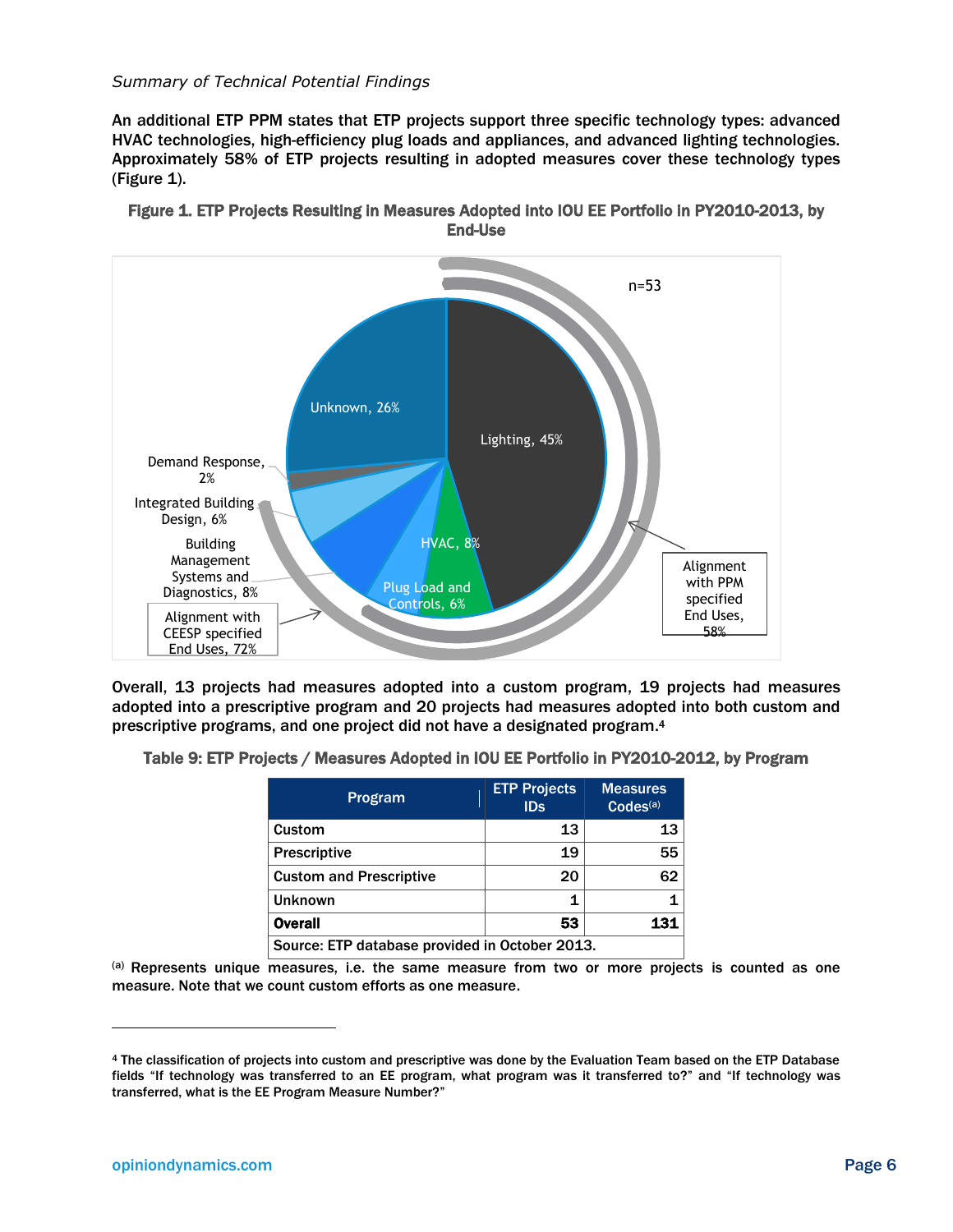#### *Summary of Technical Potential Findings*

[Figure 2](#page-7-0) shows that majority of statewide projects were for the commercial and industrial sectors (66%). Of the 53 projects that resulted in measures adopted into the IOU EE portfolio, 35 are for the commercial and industrial sector, 9 are for the residential sector, 5 are for both the commercial and residential sectors, and 4 are unknown.

<span id="page-7-0"></span>

Figure 2. Adopted Projects in PY2010-2012, by Market Sector

\*Findings from ETP database variable "Sector", which provide one response category per project ID.

## 2.4 Conclusions & Considerations

Below we provide a summary of conclusions and considerations from this effort.

- $\triangleright$  In PY2010-2012, 131 measures, resulting from 53 ETP projects, were adopted into the IOU EE portfolio. These measures represent a technical potential of 6,288,461 MWh, 1,480 MW, and 217,416,951 therms.
- $\triangleright$  We found that the measures align for the most part with the California Energy Efficiency Strategic Plan (CEESP) and PPM end-uses, although the program also transferred measures that support other portfolio needs.
- $\triangleright$  The majority of measures support commercial and residential sectors.

We understand that technical potential does not provide a comprehensive assessment of program effectiveness. It is a single data point that is a known over-estimation as it does not include market potential. However, technical potential does provide context to ETP program efforts by providing a potential scale of eventual contributions to the IOU EE portfolio.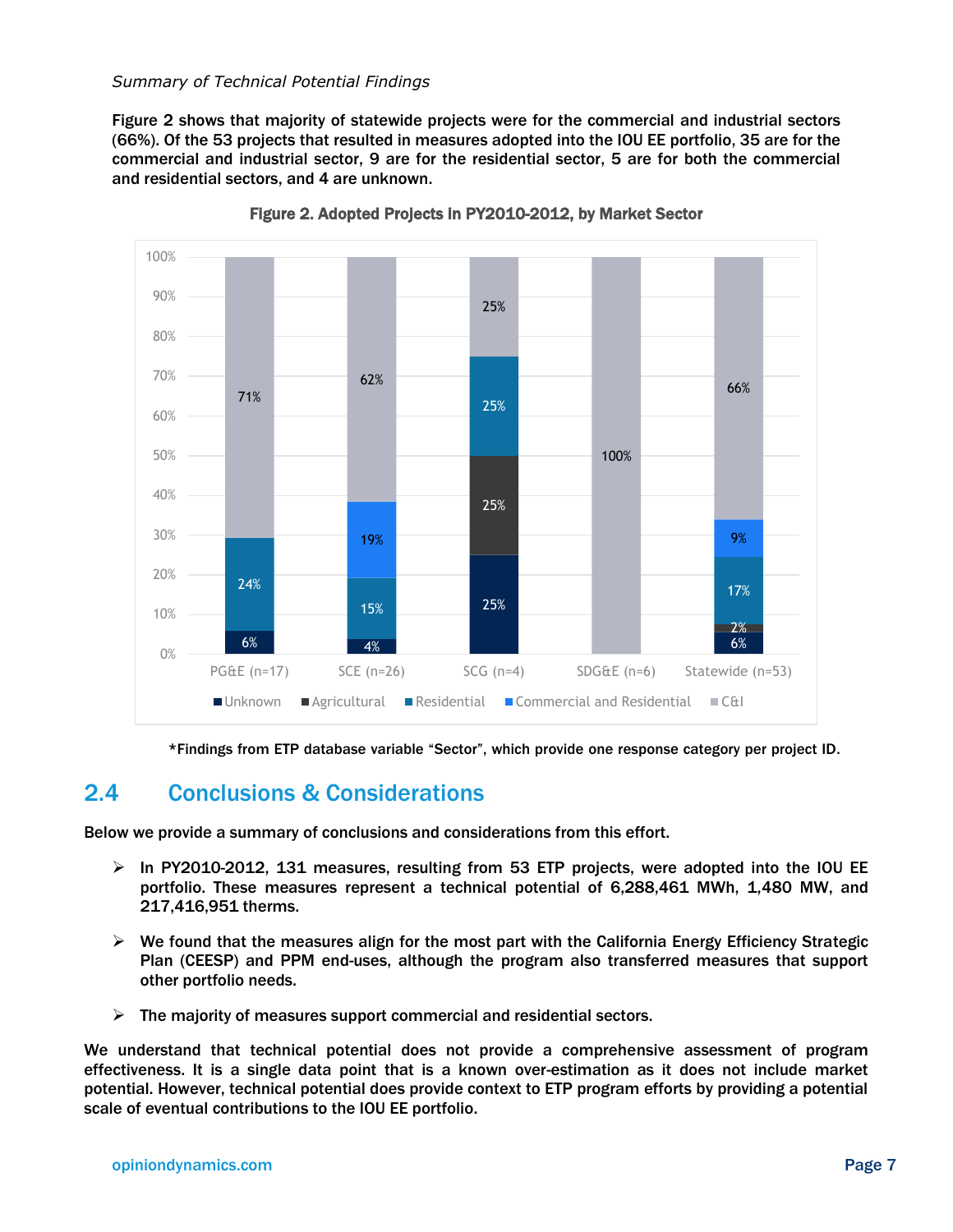As per the requirements of the California Energy Efficiency Evaluation Protocols (Emerging Technology chapter), future evaluations should also track ETP measures adopted into the portfolio. This measure tracking would provide ETP measure uptake and associated ex ante energy savings within the IOU EE portfolio. When tracked over time, this parameter will provide additional information regarding market adoption (which technical potential does not incorporate) as well as provide information regarding ETP's actual contribution to the EE portfolio. As noted in the Protocols, the goal of this effort "is not to attribute savings directly to ETP as a resource, but to show a clear trail of which ETP technologies are being accelerated into utility energy efficiency programs."<sup>5</sup> This language acknowledges that once ETP staff transfer a measure to the EE portfolio, its uptake in the portfolio is a function of EE program design and implementation and outside the control of ETP. However, only by tracking this parameter can "an evaluation adequately answer the future questions posed by key stakeholders regarding the ultimate impacts of ETP activities"<sup>6</sup>

<sup>5</sup> California Energy Efficiency Evaluation Protocols, pp.72.

<sup>6</sup> Ibid.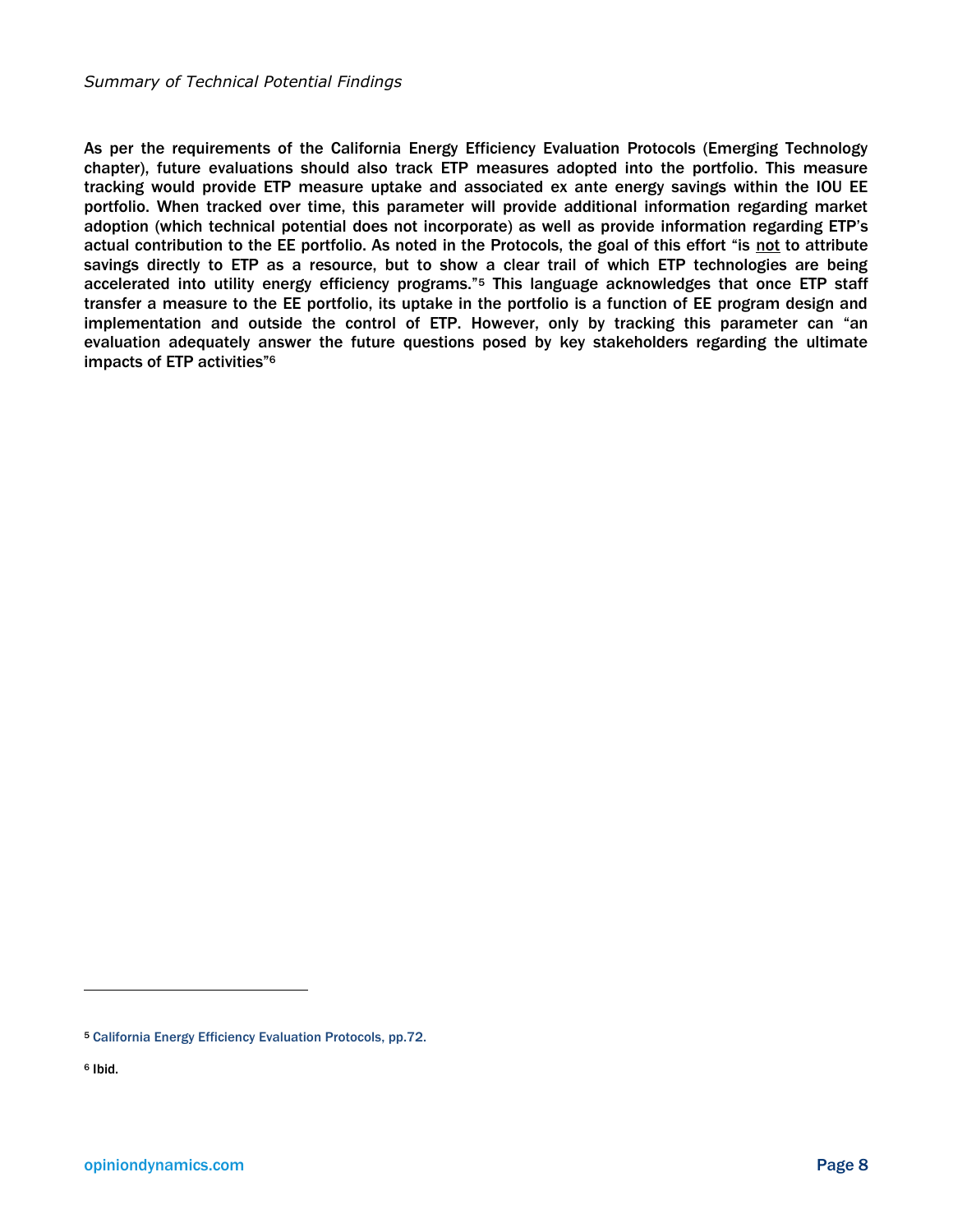# 3. Detailed Adoption & Technical Potential Findings

Below we provide detailed findings related to projects adopted in PY2010-2012. These include a list of each project adopted and its associated technical potential by source. The table below shows all 53 adopted projects.

| <b>IOU</b> | <b>Project Number</b> | <b>Project Name</b>                                                                            | <b>Subprogram</b>                               | <b>Technology</b>                                    | <b>EE Program it</b><br>transferred to?                       | <b>EE Program Measure Number?</b>                                                                                                                                                                       |
|------------|-----------------------|------------------------------------------------------------------------------------------------|-------------------------------------------------|------------------------------------------------------|---------------------------------------------------------------|---------------------------------------------------------------------------------------------------------------------------------------------------------------------------------------------------------|
| PG&E       | ET08PGE0825           | <b>Hotel Room Occupancy</b><br><b>Controls</b>                                                 | <b>Technology Assessment</b><br>(TA)            | Lighting                                             | Commercial,<br><b>Customized Measures</b>                     | <b>Customized</b>                                                                                                                                                                                       |
| PG&E       | ET09PGE0902           | <b>LEDs for Hospital Operating</b><br><b>Rooms</b>                                             | <b>Technology Assessment</b><br>(TA)            | Lighting                                             | Commercial,<br><b>Customized Measures</b>                     | Customized                                                                                                                                                                                              |
| PG&E       | ET09PGE0906           | <b>LED Street Lighting and</b><br><b>Network Controls</b>                                      | <b>Technology Assessment</b><br>(TA)            | Lighting                                             | Commercial,<br><b>Customized Measures</b>                     | <b>Customized</b>                                                                                                                                                                                       |
| PG&E       | ET09PGE0920           | <b>Thin Client</b>                                                                             | <b>Technology Assessment</b><br>(TA)            | <b>Plug Load</b>                                     | IDSM, Business and<br><b>Consumer Electronics</b><br>Program  | Customized                                                                                                                                                                                              |
| PG&E       | ET10PGE1001           | <b>Heat Pump Water Heaters</b><br>(HPWH) Field Study                                           | <b>Technology Assessment</b><br>(TA)            | <b>Water Heating</b><br><b>Domestic Hot</b><br>Water | HEER, 3P, Commercial                                          | <b>HA47</b>                                                                                                                                                                                             |
| PG&E       | ET09PGE0917           | <b>Laboratory Testing of Heat</b><br><b>Pump Water Heaters</b>                                 | <b>Technology Assessment</b><br>(TA)            | <b>Water Heating</b><br><b>Domestic Hot</b><br>Water | <b>HEER</b>                                                   | <b>HA47</b>                                                                                                                                                                                             |
| PG&E       | ET09PGE0912           | Data Center Air Management<br><b>Research (e-Quest)</b><br><b>Datacenter Control Delivery)</b> | <b>Technology Assessment</b><br>(TA)            | <b>HVAC</b>                                          | Commercial, 3P, GP<br><b>Custom Rebate</b><br><b>Programs</b> | <b>Customized</b>                                                                                                                                                                                       |
| PG&E       | ET12PGE1011           | <b>Assessment of Directional</b><br><b>LEDs</b>                                                | <b>Technology Assessment</b><br>(TA)            | Lighting                                             | Lighting                                                      | LD01-05, LD08, L038, LC56, LC67,<br>LC75. LO37-LO41 paid in<br>Residential Upstream in 2012,<br>which includes a percentage of<br>cross-cutting rebates applied to<br><b>Non-Residential Customers.</b> |
| PG&E       | ET11PGE3251           | Follow Up Linear Panel and<br><b>Controls Study (GSA)</b>                                      | <b>Technology Introduction</b><br>Support (TIS) | Lighting                                             | <b>Lighting</b>                                               | <b>Customized, Working on Deemed</b><br>measure development now                                                                                                                                         |
| PG&E       | ET12PGE3151           | <b>Food Service Tech Load</b><br><b>Shifting Ice Machines (Phase</b><br>A)                     | <b>Technology Introduction</b><br>Support (TIS) | Cooking                                              | <b>Commercial, Food</b><br><b>Services</b>                    | F200, F201, F202, F203                                                                                                                                                                                  |

#### Table 10. Description of ETP Projects Adopted into the PY2010-2012 IOU EE Portfolio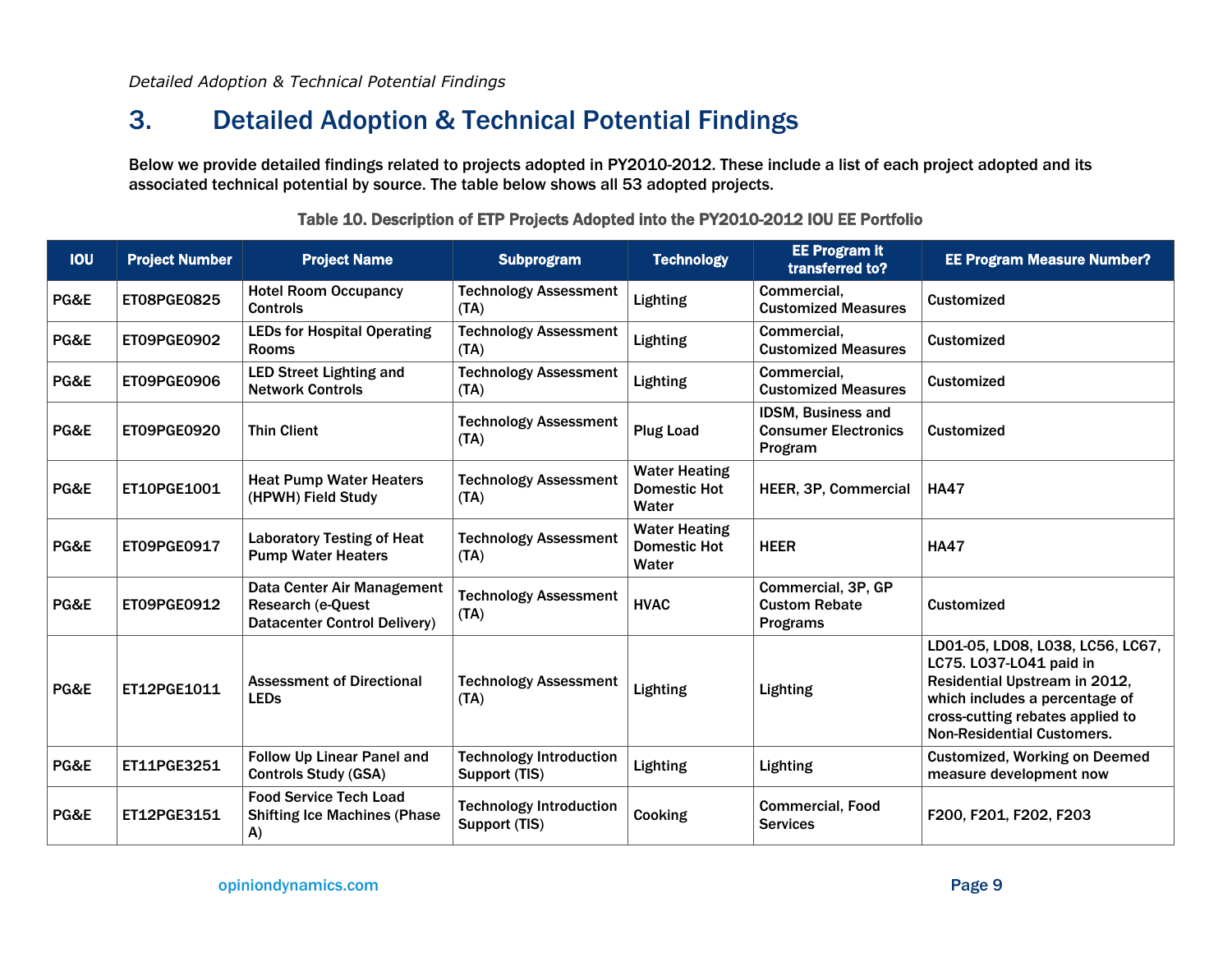| <b>IOU</b> | <b>Project Number</b> | <b>Project Name</b>                                                 | <b>Subprogram</b>                               | <b>Technology</b>                                    | <b>EE Program it</b><br>transferred to?    | <b>EE Program Measure Number?</b>                                                                                                                                                                       |
|------------|-----------------------|---------------------------------------------------------------------|-------------------------------------------------|------------------------------------------------------|--------------------------------------------|---------------------------------------------------------------------------------------------------------------------------------------------------------------------------------------------------------|
| PG&E       | ET12PGE3191           | <b>Water Heaters Alt.</b><br><b>Technologies (Phase A)</b>          | <b>Technology Introduction</b><br>Support (TIS) | <b>Water Heating</b><br><b>Domestic Hot</b><br>Water | <b>HEER</b>                                | <b>HA47, HA48</b>                                                                                                                                                                                       |
| PG&E       | ET12PGE3301           | PAR/MR LED Pilot                                                    | <b>Technology Introduction</b><br>Support (TIS) | Lighting                                             | Lighting                                   | LD01-05, LD08, L038, LC56, LC67,<br>LC75. L037-L041 paid in<br>Residential Upstream in 2012,<br>which includes a percentage of<br>cross-cutting rebates applied to<br><b>Non-Residential Customers.</b> |
| PG&E       | ET12PGE3351           | <b>Safeway - Advanced LED</b><br><b>Track Fixtures</b>              | <b>Technology Introduction</b><br>Support (TIS) | Lighting                                             | Lighting                                   | LC23                                                                                                                                                                                                    |
| PG&E       | ET11PGE2201           | <b>CLTC Lighting Demonstration</b><br>Project                       | <b>Technology Introduction</b><br>Support (TIS) | Lighting                                             | <b>Lighting</b>                            | LD01-05, LD08, L038, LC56, LC67,<br>LC75. LO37-LO41 paid in<br>Residential Upstream in 2012,<br>which includes a percentage of<br>cross-cutting rebates applied to<br><b>Non-Residential Customers.</b> |
| PG&E       | ET12PGE2201           | <b>Food Service Technology</b><br>Demo Kitchen                      | <b>Technology Introduction</b><br>Support (TIS) | Cooking                                              | <b>Commercial, Food</b><br><b>Services</b> | F203, F190, F206, F109, F101,<br>F188, F111                                                                                                                                                             |
| PG&E       | ET12PGE2231           | <b>ETC Lighting Demo Showcase</b>                                   | <b>Technology Introduction</b><br>Support (TIS) | Lighting                                             | <b>Lighting</b>                            | <b>Customized</b>                                                                                                                                                                                       |
| PG&E       | ET12PGE2291           | <b>PEC Lighting Demo</b><br><b>Showcase</b>                         | <b>Technology Introduction</b><br>Support (TIS) | Lighting                                             | <b>Lighting</b>                            | <b>Customized</b>                                                                                                                                                                                       |
| SDG&E      | ET09SDGE0002          | <b>Central Hotel EMS</b>                                            | <b>Technology Assessment</b><br>(TA)            | <b>Whole Building</b>                                | <b>EEBI</b>                                | <b>Unknown</b>                                                                                                                                                                                          |
| SDG&E      | ET11SDGE0003          | San Diego Zoo Gift Shop LED<br>Lighting                             | <b>Technology Introduction</b><br>Support (TIS) | Lighting                                             | EEBI/EEBR                                  | LED Display Case Lighting: (L-011,<br>L-021, L-031) Accent/Directional<br>Lighting: (L-G21, L-U11)                                                                                                      |
| SDG&E      | ET11SDGE0004          | <b>Restaurant Ambient Lighting</b><br><b>Demonstration Showcase</b> | <b>Technology Introduction</b><br>Support (TIS) | Lighting                                             | EEBI/EEBR                                  | Interior LED Integral Lamps: (L-Q11,<br>L-Q21, L-Q31, L-Q41, L-Q51, L-Q61,<br>L-Q71, L-Q81)                                                                                                             |
| SDG&E      | ET11SDGE0016          | <b>Demand Control Ventilation</b><br>with Centralized Air Sensors   | <b>Technology Assessment</b><br>(TA)            | <b>HVAC</b>                                          | <b>EEBI</b>                                | <b>Unknown</b>                                                                                                                                                                                          |
| SDG&E      | ET12SDGE0001          | <b>Bi-level Gas Station Lighting</b><br><b>Technologies</b>         | <b>Technology Introduction</b><br>Support (TIS) | Lighting                                             | EEBI/EEBR                                  | Exterior LED Fixtures: (L-S51, L-S61,<br>L-S71, L-S81, L-S91)                                                                                                                                           |
| SDG&E      | ET12SDGE0002          | <b>Advanced Lighting</b>                                            | <b>Technology Introduction</b>                  | Lighting                                             | EEBI/EEBR                                  | Interior High Bay LED Fixtures: (L-                                                                                                                                                                     |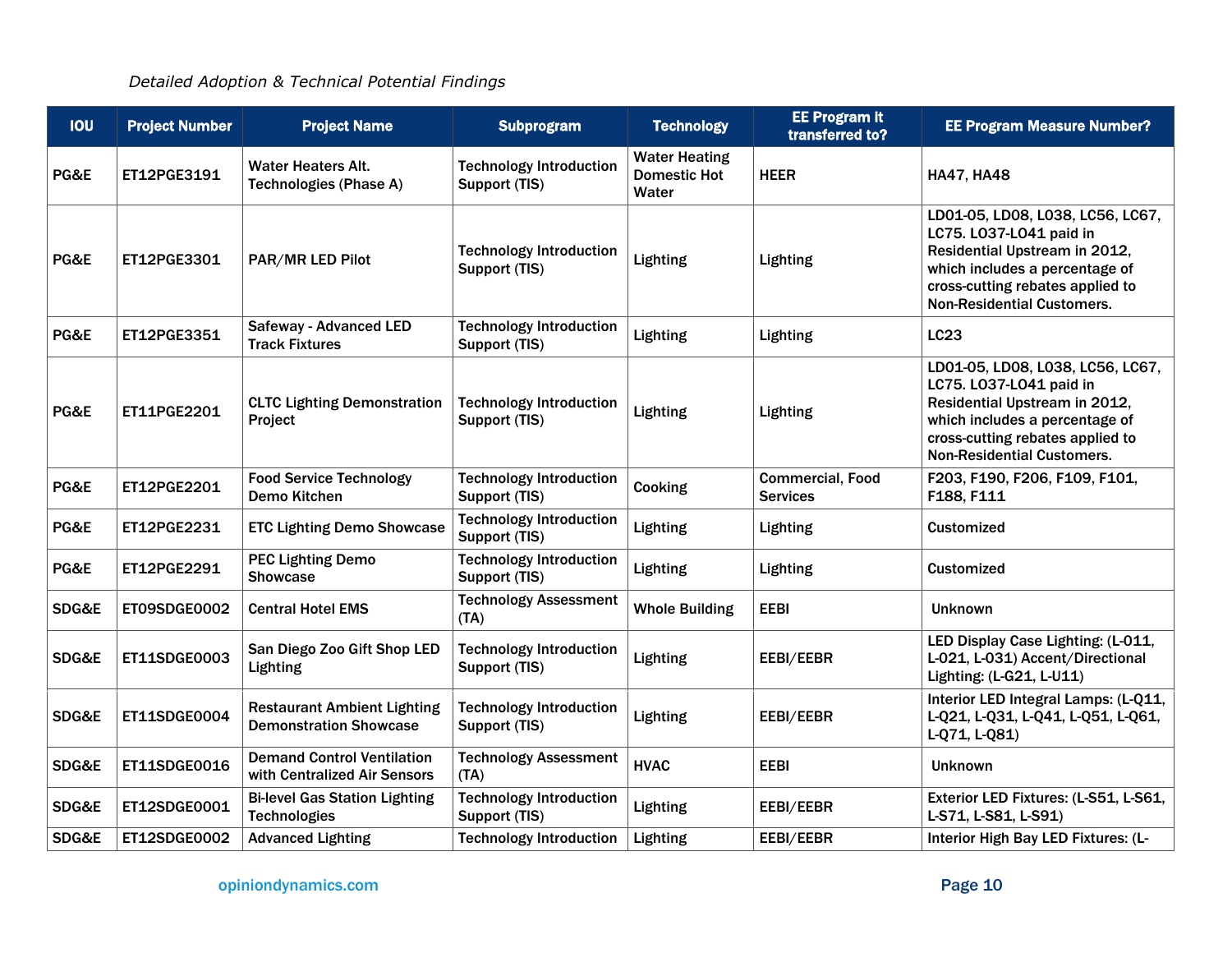| <b>IOU</b> | <b>Project Number</b> | <b>Project Name</b><br><b>Subprogram</b>                                      |                                      | <b>Technology</b>                                    | <b>EE Program it</b><br>transferred to?       | <b>EE Program Measure Number?</b>                                                                                                                                                                                                                                                                                  |  |  |
|------------|-----------------------|-------------------------------------------------------------------------------|--------------------------------------|------------------------------------------------------|-----------------------------------------------|--------------------------------------------------------------------------------------------------------------------------------------------------------------------------------------------------------------------------------------------------------------------------------------------------------------------|--|--|
|            |                       | <b>Technologies - Fitness Clubs</b><br>and Courts                             | Support (TIS)                        |                                                      |                                               | S11, L-S21, L-S31, L-S41)                                                                                                                                                                                                                                                                                          |  |  |
| <b>SCG</b> | <b>ET09SCG0005</b>    | Laundry Ozone Systems - (TA)                                                  | <b>Technology Assessment</b><br>(TA) | <b>Unknown</b>                                       | <b>Unknown</b>                                | <b>Unknown</b>                                                                                                                                                                                                                                                                                                     |  |  |
| <b>SCG</b> | ET10SCG0005           | <b>Energx Raydronics Control</b><br>(SFP)                                     | <b>Scale Field Placement</b>         | <b>Water Heating</b><br><b>Domestic Hot</b><br>Water | <b>Residential EE</b>                         | <b>Unknown</b>                                                                                                                                                                                                                                                                                                     |  |  |
| <b>SCG</b> | ET11SCG0001           | <b>Thermal Recycler (TA)</b>                                                  | <b>Technology Assessment</b><br>(TA) | <b>Thermal</b><br>Recycler                           | <b>Commercial EE,</b><br><b>Industrial EE</b> | <b>Unknown</b>                                                                                                                                                                                                                                                                                                     |  |  |
| <b>SCG</b> | ET11SCG0015           | <b>Acrylic Panel for Greenhouse</b><br>(TA)                                   | <b>Technology Assessment</b><br>(TA) | <b>Building Shell</b>                                | <b>Agricultural EE</b>                        | <b>Unknown</b>                                                                                                                                                                                                                                                                                                     |  |  |
| <b>SCE</b> | <b>ET06SCE1060</b>    | <b>LED in Low Temperature</b><br><b>Reach in Refrigerated Display</b><br>Case | Assessments - Lab                    | <b>Lighting</b>                                      | Commercial                                    | LT-80693                                                                                                                                                                                                                                                                                                           |  |  |
| <b>SCE</b> | <b>ET06SCE1070</b>    | <b>High Efficiency Medium</b><br><b>Temperature Display Case</b>              | <b>Unknown</b>                       | Refrigeration                                        | <b>Commercial</b>                             | RF-45362                                                                                                                                                                                                                                                                                                           |  |  |
| <b>SCE</b> | ET07SCE1030           | <b>LED Under Cabinet Lighting</b>                                             | Assessments - Lab                    | <b>Lighting</b>                                      | Commercial,<br><b>Residential</b>             | LT-78694                                                                                                                                                                                                                                                                                                           |  |  |
| <b>SCE</b> | ET07SCE1100           | <b>Demand Control Ventilation</b>                                             | <b>Unknown</b>                       | <b>Unknown</b>                                       | <b>Unknown</b>                                | FS-23401 (E), FS-17337                                                                                                                                                                                                                                                                                             |  |  |
| <b>SCE</b> | ET07SCE1120           | <b>LED Screw-in Floodlight</b><br><b>Systems</b>                              | Assessments - Lab                    | <b>Lighting</b>                                      | Commercial,<br><b>Residential</b>             | LT-19877 (E), LT-23678 (0), LT-<br>34091 (0), LT-34365 (0), LT-46598<br>(0), LT-46876 (0), LT-54654 (E), LT-<br>54979 (E), LT-57621 (0), LT-59765<br>(0), LT-60932 (0), LT-64353 (E), LT-<br>65785 (E), LT-76981 (0), LT-79453<br>(0), LT-87621 (0), LT-89543 (0), LT-<br>89789 (E), LT-90344 (E), LT-92133<br>(E) |  |  |
| <b>SCE</b> | ET07SCE1140           | <b>LED MR16 Lamp</b>                                                          | <b>Assessments - Lab</b>             | Lighting                                             | Commercial.<br><b>Residential</b>             | $LT-25011(E)$                                                                                                                                                                                                                                                                                                      |  |  |
| <b>SCE</b> | <b>ET07SCE1150</b>    | <b>Residential LED Down Lights</b>                                            | Assessments - Lab                    | <b>Lighting</b>                                      | Commercial,<br><b>Residential</b>             | LT-58676                                                                                                                                                                                                                                                                                                           |  |  |
| <b>SCE</b> | <b>ET08SCE1020</b>    | Air Source Heat Pump for<br><b>Emergency Generators</b>                       | Unknown                              | <b>Air Source Heat</b><br>Pump                       | <b>Commercial, Industrial</b>                 | PR-10295                                                                                                                                                                                                                                                                                                           |  |  |
| <b>SCE</b> | <b>ET08SCE1080</b>    | <b>Water Cooled Air</b><br><b>Conditioners</b>                                | Assessments - Lab                    | <b>HVAC</b>                                          | Commercial,<br><b>Residential</b>             | AC-32008 (0)                                                                                                                                                                                                                                                                                                       |  |  |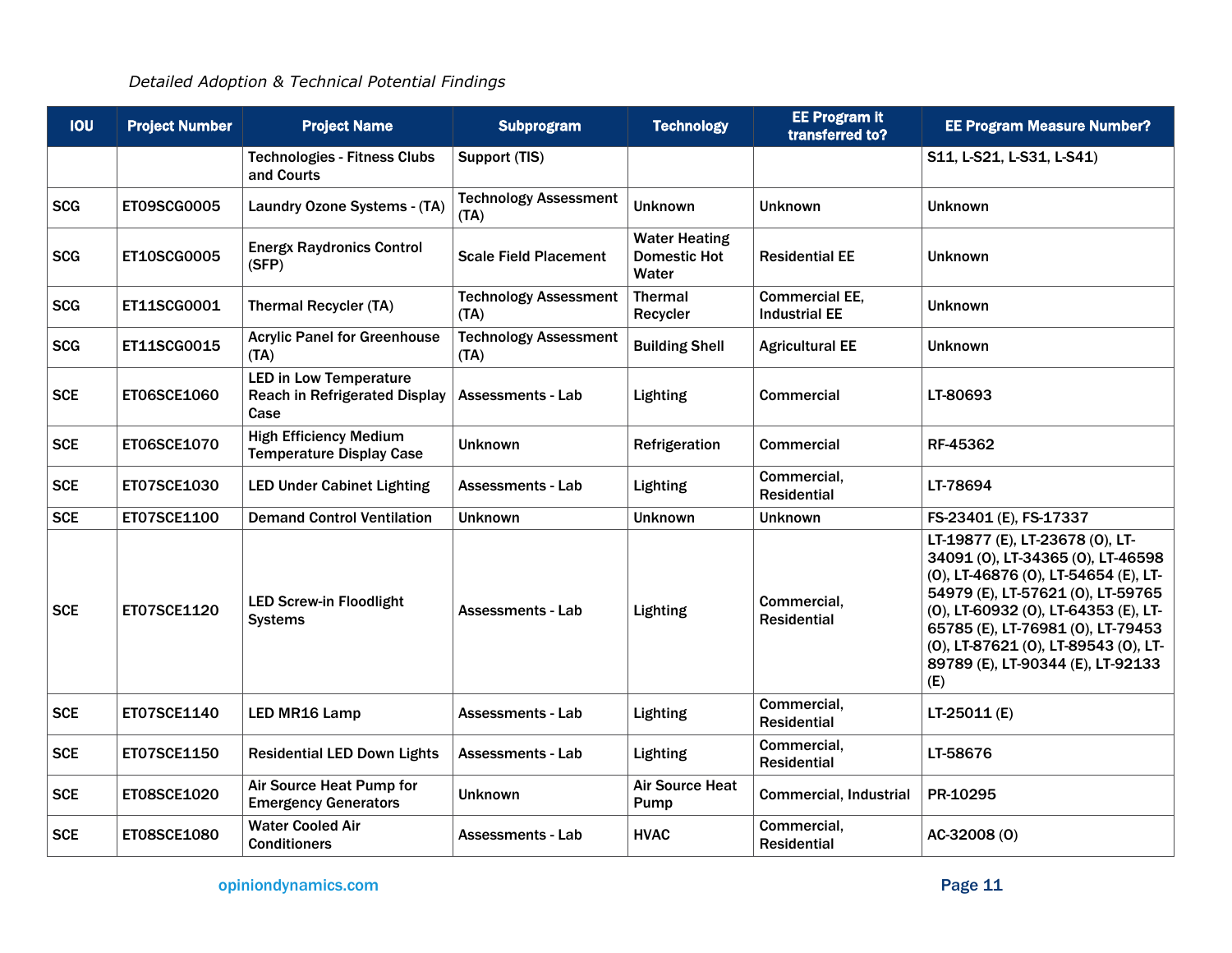| <b>IOU</b> | <b>Project Number</b> | <b>Project Name</b>                                                  | <b>Subprogram</b>                    | <b>Technology</b>                          | <b>EE Program it</b><br>transferred to?                             | <b>EE Program Measure Number?</b>                                                                                                                                                                                |
|------------|-----------------------|----------------------------------------------------------------------|--------------------------------------|--------------------------------------------|---------------------------------------------------------------------|------------------------------------------------------------------------------------------------------------------------------------------------------------------------------------------------------------------|
| <b>SCE</b> | ET08SCE1150           | Car Wash Vacuum Variable<br><b>Speed Drive</b>                       | <b>Unknown</b>                       | <b>Unknown</b>                             | <b>Commercial</b>                                                   | PR-32454                                                                                                                                                                                                         |
| <b>SCE</b> | ET08SCE1160           | 5 ton Indirect Hybrid Unit                                           | <b>Assessments - Field</b>           | <b>HVAC</b>                                | <b>Commercial</b>                                                   | AC-45968 (C)                                                                                                                                                                                                     |
| <b>SCE</b> | ET09SCE1080           | <b>Deck Ovens</b>                                                    | <b>Technology Assessment</b><br>(TA) | Oven                                       | <b>Commercial</b>                                                   | FS-70944 (0)                                                                                                                                                                                                     |
| <b>SCE</b> | <b>ET09SCE1090</b>    | Half size convection oven                                            | <b>Technology Assessment</b><br>(TA) | Oven                                       | <b>Commercial</b>                                                   | FS-72300 (E)                                                                                                                                                                                                     |
| <b>SCE</b> | ET09SCE1210           | <b>Office of the Future Federal</b><br><b>Building Demonstration</b> | <b>Assessments - Field</b>           | Lighting                                   | <b>New Construction</b><br><b>Services and Savings</b><br>by Design | LT-32843, LT-36502, LT-48272, LT-<br>49584, LT-57958, LT-60897, LT-<br>74751, LT-78223, LT-89432                                                                                                                 |
| <b>SCE</b> | ET10SCE1130           | <b>LED Light for Commercial</b><br><b>Pools</b>                      | <b>Assessments - Field</b>           | Lighting                                   | customized                                                          | LT-16843 (0), LT-19123, LT-19365<br>(0), LT-23623, LT-26108 (0), LT-<br>28111 (0), LT-34888 (0), LT-47665<br>(0), LT-59777 (0), LT-69385 (0), LT-<br>78882 (0), LT-83965 (0), LT-88786<br>$(0)$ , LT-95643 $(0)$ |
| <b>SCE</b> | ET10SCE1160           | <b>Blower for Industrial</b><br><b>Applications</b>                  | <b>Assessments - Field</b>           | <b>Blower</b>                              | <b>Commercial and</b><br>Industrial                                 | PR-38532, PR-61029                                                                                                                                                                                               |
| <b>SCE</b> | ET10SCE1290           | <b>LED A-Lamp Laboratory</b><br><b>Assessment</b>                    | <b>Assessments - Field</b>           | Lighting                                   | customized                                                          | LT-10432 (0), LT-10965 (E), LT-<br>12834 (E), LT-26586 (E), LT-98643<br>(0)                                                                                                                                      |
| <b>SCE</b> | ET10SCE1310           | <b>Hot Food Holding Cabinets for</b><br><b>Foodservice</b>           | <b>Technology Assessment</b><br>(TA) | <b>Hot Food Holding</b><br><b>Cabinets</b> | Commercial                                                          | FS-19589, FS-20224 (E), FS-31559<br>(E), FS-60594 (E), FS-93639 (E)                                                                                                                                              |
| <b>SCE</b> | ET10SCE1330           | <b>Combination Ovens for Food</b><br><b>Service</b>                  | <b>Assessments - Field</b>           | <b>Oven</b>                                | <b>Commercial</b>                                                   | FS-14121 (E), FS-20134 (E), FS-<br>30956 (E), FS-88004 (E)                                                                                                                                                       |
| <b>SCE</b> | <b>ET10SCE1450</b>    | Vacuum Sealing/Packaging<br><b>Machines for Food Service</b>         | <b>Assessments - Field</b>           | Vacuum<br>Sealing/Packagi<br>ng Machines   | <b>Commercial</b><br>customized                                     | FS-88864 (C)                                                                                                                                                                                                     |
| <b>SCE</b> | ET11SCE1010           | <b>Backlit Signs and Menu</b><br><b>Boards Lab Evaluation</b>        | <b>Assessments - Field</b>           | Lighting                                   | <b>Express</b>                                                      | LT-23143                                                                                                                                                                                                         |
| <b>SCE</b> | ET11SCE1130           | <b>Evaporator Fan Delay Control</b>                                  | <b>Assessments - Lab</b>             | <b>HVAC</b>                                | <b>Deemed</b>                                                       | AC-48754 (0)                                                                                                                                                                                                     |
| <b>SCE</b> | ET10SCE1430           | <b>Hot Food Induction Holding</b><br>Well                            | <b>Assessments - Field</b>           | Induction                                  | <b>Commercial</b><br>customized                                     | FS-94354 (C)                                                                                                                                                                                                     |
| <b>SCE</b> | ET11SCE5010           | <b>LED Lights for Commercial</b><br><b>Pools</b>                     | <b>Market Behavior Studies</b>       | Lighting                                   | <b>Customized Program.</b>                                          | LT-19123                                                                                                                                                                                                         |
| <b>SCE</b> | ET12SCE1040           | <b>Cheese Melter For Food</b>                                        | <b>Assessments - Field</b>           | <b>Cheese Melter</b>                       | <b>Commercial</b>                                                   | FS-10119 (C), FS-10119                                                                                                                                                                                           |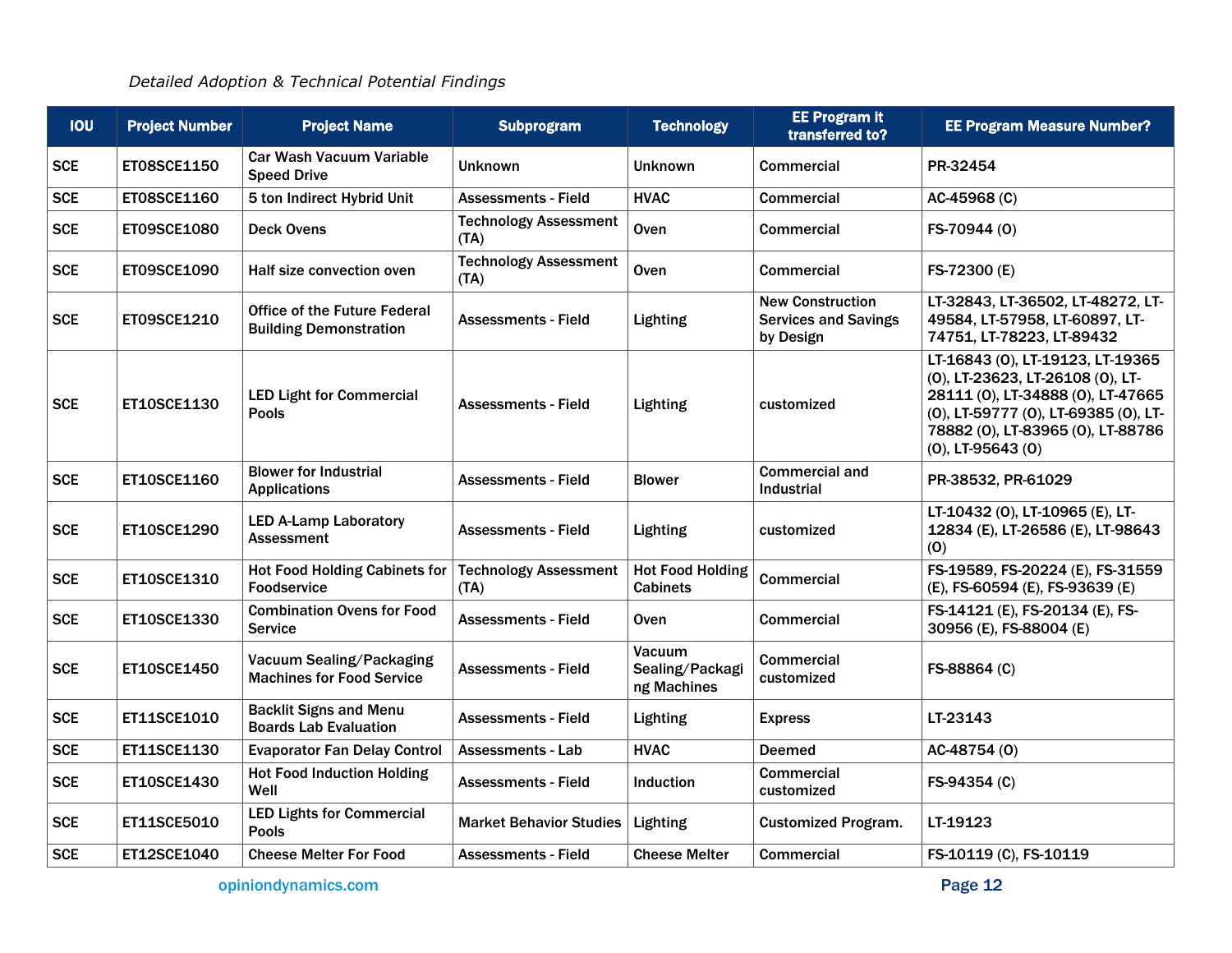| <b>IOU</b> | <b>Project Number</b> | <b>Project Name</b> \                                           | <b>Subprogram</b>                    | <b>Technology</b> | <b>EE Program it</b><br>transferred to? | <b>EE Program Measure Number?</b> |
|------------|-----------------------|-----------------------------------------------------------------|--------------------------------------|-------------------|-----------------------------------------|-----------------------------------|
|            |                       | <b>Service</b>                                                  |                                      |                   | customized                              |                                   |
| SCE        | <b>ET12SCE1080</b>    | <b>Conveyor Broilers for</b><br><b>Foodservice Applications</b> | <b>Technology Assessment</b><br>(TA) | <b>Broiler</b>    | <b>Commercial</b><br>customized         | PR-34466                          |

The table below details the technical potential calculations for all 53 adopted projects.

#### Table 11. Technical Potential Calculations of ETP Projects Adopted into the PY2010-2012 IOU EE Portfolio

|                    |                                     |                                         | <b>Estimated Technical Potential</b>               |                                                                        |                |                                     |                           |            |           |              |
|--------------------|-------------------------------------|-----------------------------------------|----------------------------------------------------|------------------------------------------------------------------------|----------------|-------------------------------------|---------------------------|------------|-----------|--------------|
| <b>Project ID</b>  | <b>Annual kWh</b><br>/ site or unit | Peak kW<br>Savings /<br>site or<br>unit | <b>Annual</b><br><b>Therm</b><br>Savings /<br>Year | <b>Site Type or Unit of Measurement</b>                                | <b>N</b> sites | % Sites<br><b>Use</b><br>technology | <b>Useful Life</b><br>(n) | <b>MWh</b> | kW        | <b>Therm</b> |
| PG&E (n=17)        |                                     |                                         |                                                    |                                                                        |                |                                     |                           |            |           |              |
| <b>ET08PGE0825</b> | 51                                  | <b>NA</b>                               | 0.10                                               | <b>Hotel Guest Rooms</b>                                               | 245,032        | 100%                                | <b>NA</b>                 | 12,497     | <b>NA</b> | 24,503       |
| ET09PGE0902        | 972                                 | <b>NA</b>                               | <b>NA</b>                                          | <b>Operating rooms</b>                                                 | 3.840          | 100%                                | 15                        | 3.732      | <b>NA</b> | <b>NA</b>    |
| ET09PGE0906        | 547                                 |                                         |                                                    | $NA$ Street light                                                      | 37,871         | 100%                                | 15                        | 20,715     | $\Omega$  | <b>NA</b>    |
| <b>ET09PGE0920</b> | 258                                 | 1.50                                    |                                                    | <b>PCs</b>                                                             | 48.318         | 50%                                 | $\overline{7}$            | 6.230      | 36        | 0            |
| ET10PGE1001        | 2,024                               | 4.00                                    |                                                    | <b>Heat Pump Water Heater</b>                                          | 360,000        | 9%                                  | 15                        | 65,578     | 130       | $\mathbf 0$  |
| ET09PGE0917        | 2,024                               | 4.00                                    |                                                    | <b>Heat Pump Water Heater</b>                                          | 360,000        | 9%                                  | 15                        |            |           |              |
| ET09PGE0912        | 300,000                             | 275                                     |                                                    | <b>Commercial Data Centers and</b><br><b>Telecom Switching Centers</b> | 450            | 50%                                 | 10                        | 67,500     | 62        | $\mathbf 0$  |
| ET12PGE1011        | 107                                 | 0.02                                    | <b>NA</b>                                          | Directional replacement lamps                                          | 25,000,000     | 25%                                 | <b>NA</b>                 | 668,750    | 119       | <b>NA</b>    |
| ET11PGE3251        | 133                                 | 0.01                                    |                                                    | <b>Recessed fixtures</b>                                               | 2,655,000      | 100%                                | 5                         | 353,115    | 37        | $\mathbf 0$  |
| ET12PGE3151        | 2.500                               | 1.26                                    | <b>NA</b>                                          | <b>Restaurant Kitchens</b>                                             | 50,000         | 80%                                 | 10                        | 100,000    | 50        | <b>NA</b>    |
| ET12PGE3191        |                                     |                                         |                                                    | 43.10   Residential Storage Gas Water Heaters                          | 5,375,000      | 90%                                 | 15                        | $\Omega$   | 0         | 208,496,250  |
| ET12PGE3191        | 1,725                               | 0.37                                    |                                                    | <b>Residential Storage Electric Water</b><br><b>Heaters</b>            | 5,375,000      | 10%                                 | 15                        | 927,187    | 199       | $\mathbf 0$  |
| ET12PGE3301        | 93                                  | 0.02                                    | <b>NA</b>                                          | PAR/MR Lamps in Non-Residential<br><b>SMB Spaces</b>                   | 7.500.000      | 100%                                | 8                         |            |           |              |
| ET12PGE3351        | 59                                  | 0.01                                    | <b>NA</b>                                          | <b>Commercial Retail -MR16 Lamps</b>                                   | 4,070,000      | 100%                                | 6                         | 240,130    | 41        | <b>NA</b>    |
| ET11PGE2201        | 93                                  | 0.02                                    |                                                    | commercial directional lamps                                           | 9,100,000      | 100%                                | 8                         | 846,300    | 152       | $\mathbf 0$  |
| ET12PGE2201        | <b>NA</b>                           | <b>NA</b>                               | <b>NA</b>                                          | Small to Medium Commercial Kitchens                                    | 36,000         | 45%                                 | 12                        | <b>NA</b>  | <b>NA</b> | <b>NA</b>    |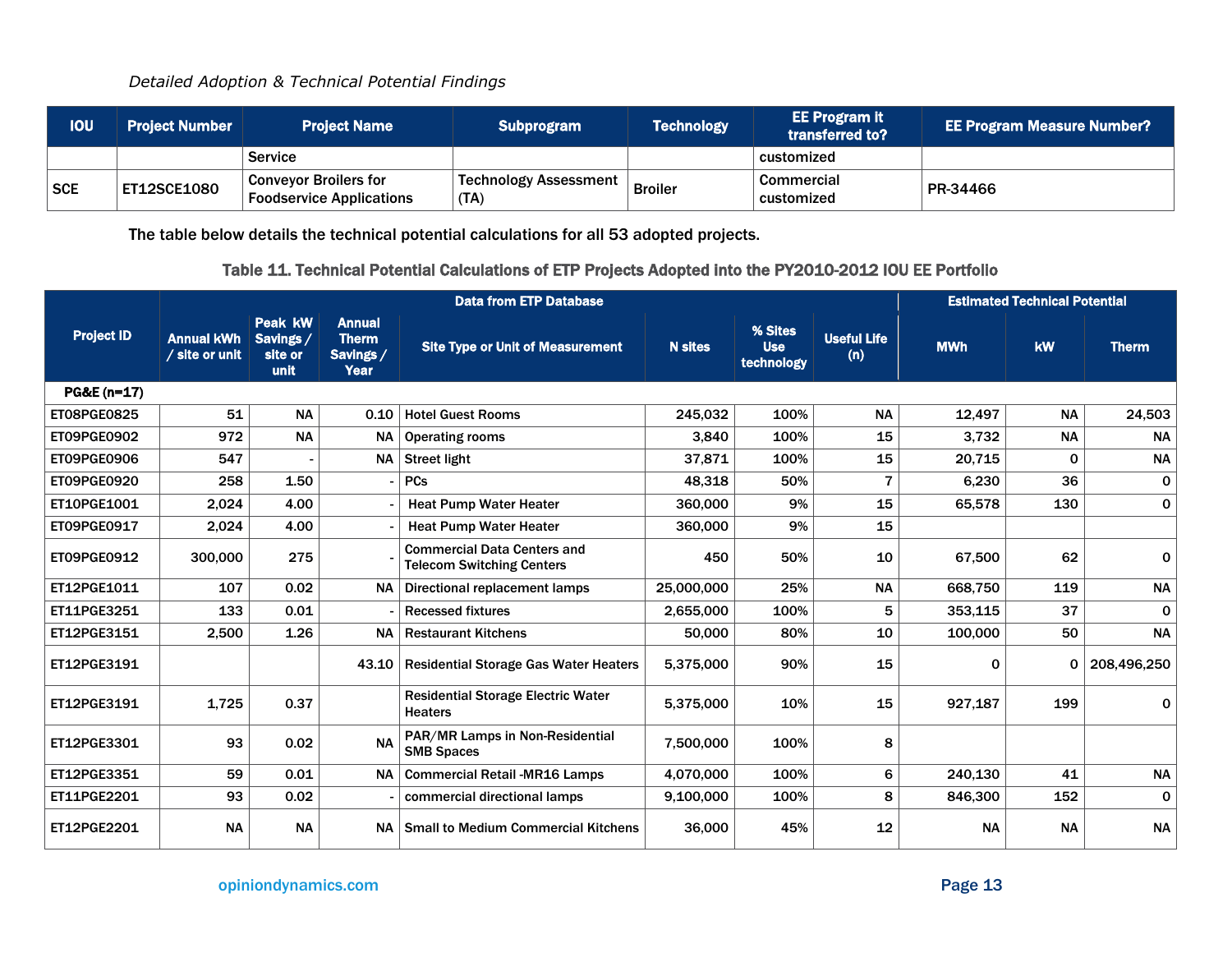| <b>Project ID</b>         |                |                |                | <b>Data from ETP Database</b>                                     |                |           |                |              | <b>Estimated Technical Potential</b> |              |
|---------------------------|----------------|----------------|----------------|-------------------------------------------------------------------|----------------|-----------|----------------|--------------|--------------------------------------|--------------|
| ET12PGE2231               | 77             | 0.01           |                | <b>Commercial Downlight and Track</b><br><b>Lighting Fixtures</b> | 9.100.000      | 80%       | <b>NA</b>      | 556,920      | 102                                  | 0            |
| ET12PGE2291               | 109            | 0.02           |                | <b>Commercial Troffers, Pendants,</b><br><b>Downlights</b>        | 10,155,000     | 80%       | <b>NA</b>      | 885.516      | 130                                  | $\mathbf 0$  |
| <b>TOTAL for PG&amp;E</b> |                |                |                |                                                                   |                |           |                | 4,754,171    | 1,057                                | 208,520,753  |
| <b>SCE (n=26)</b>         |                |                |                |                                                                   |                |           |                |              |                                      |              |
| ET06SCE1060               | 12,561         | 2.01           |                | Case                                                              | 5.000          | 50%       | 11             | 31,403       | 5                                    | $\mathbf 0$  |
| ET06SCE1070               | <b>Unknown</b> | <b>Unknown</b> | <b>Unknown</b> | <b>Unknown</b>                                                    | <b>Unknown</b> | <b>NA</b> | <b>Unknown</b> | <b>NA</b>    | <b>NA</b>                            | <b>NA</b>    |
| ET07SCE1030               | 23             | 0.00           |                | Foot                                                              | 1,000,000      | 5%        | 11             | 1,149        | 0                                    | $\pmb{0}$    |
| ET07SCE1100               | <b>Unknown</b> | Unknown        | <b>Unknown</b> | <b>Unknown</b>                                                    | Unknown        | <b>NA</b> | <b>Unknown</b> | <b>NA</b>    | <b>NA</b>                            | <b>NA</b>    |
| ET07SCE1120               | 195            | 0.04           |                | Lamp                                                              | 3.000.000      | 5%        | 11             | 29,175       | $\overline{7}$                       | $\mathbf 0$  |
| ET07SCE1140               | 184            | 0.04           |                | Lamp                                                              | 500,000        | 5%        | 11             | 4,598        | 1                                    | $\pmb{0}$    |
| ET07SCE1150               | 17             | 0.14           |                | Lamp                                                              | 4,000,000      | 5%        | 11             | 3,340        | 28                                   | $\mathbf 0$  |
| ET08SCE1020               | 30,300         | 3.50           |                | kW                                                                | 1,935          | 10%       | 15             | 5,863        | 1                                    | $\pmb{0}$    |
| ET08SCE1080               | 500            | 0.50           |                | <b>Sites</b>                                                      | 4,000,000      | 0%        | 15             | 5,000        | 5                                    | $\pmb{0}$    |
| ET08SCE1150               | 13,420         |                |                | hp                                                                | 1              | 1%        | 15             | $\mathbf{0}$ | 0                                    | $\pmb{0}$    |
| ET08SCE1160               | 5.906          |                | 14.00          | Ton                                                               | 275,000        | 0%        |                | $\Omega$     | $\mathbf 0$                          | $\mathbf 0$  |
| ET09SCE1080               | 7,745          | 1.75           |                | Oven                                                              | 23,973         | 100%      | 12             | 185.671      | 42                                   | $\mathbf 0$  |
| ET09SCE1090               | 2,968          | 0.66           |                | Oven                                                              | 34,278         | 100%      | 12             | 101.737      | 23                                   | $\mathbf 0$  |
| ET09SCE1210               | 46,280         | 17.80          | 3.50           | <b>Square Foot</b>                                                | 18,230         | 15%       | Unknown        | 126,553      | 49                                   | 9,571        |
| ET10SCE1130               | 1,795          |                | 0.10           | Lamp                                                              | 8,754          | 5%        |                | 786          | 0                                    | 44           |
| ET10SCE1160               | 238,200        | 40.00          |                | <b>Unknown</b>                                                    | 2,000          | 10%       |                | 47,640       | 8                                    | $\Omega$     |
| ET10SCE1290               | 198            | 0.05           | 1.00           | Lamp                                                              | 8,763,457      | 5%        |                | 86,758       | 22                                   | 438,173      |
| ET10SCE1310               | 1,642          | 0.30           |                | cabinet                                                           | 34,278         | 100%      | 12             | 56,284       | 10                                   | 0            |
| ET10SCE1330               | 16.532         | 3.70           |                | oven                                                              | 34,278         | 100%      | 12             | 566,684      | 127                                  | $\mathbf 0$  |
| ET10SCE1450               | 1,652          | 0.20           |                | vacuum sealing machine                                            | 300            | 100%      | 12             | 496          | 0                                    | $\Omega$     |
| ET11SCE1010               | 884            |                | 20.00          | <b>Menu Board Sign</b>                                            | 56,961         | 100%      |                | 50,354       | 0                                    | 1,139,220    |
| ET11SCE1130               | 1,000          |                | 10.00          | <b>Fan Controller</b>                                             |                | 0%        |                | $\Omega$     | $\mathbf 0$                          | 0            |
| ET10SCE1430               | 6.991          | 1.18           |                | <b>Store</b>                                                      | 80             | 100%      | 12             | 559          | 0                                    | 0            |
| ET11SCE5010               | 600            |                | 10.00          | <b>NA</b>                                                         |                | 0%        |                | $\Omega$     | $\mathbf 0$                          | $\mathbf 0$  |
| ET12SCE1040               | 302            | 3.33           |                | unit                                                              | 800            | 100%      | 12             | 242          | 3                                    | 0            |
| ET12SCE1080               | 7,131          | 1.09           |                | <b>Conveyor Broiler</b>                                           | 400            | 100%      | 12             | 2,852        | $\mathbf 0$                          | $\mathbf{0}$ |
| <b>TOTAL for SCE</b>      |                |                |                |                                                                   |                |           |                | 1,307,142    | 330                                  | 1,587,007    |